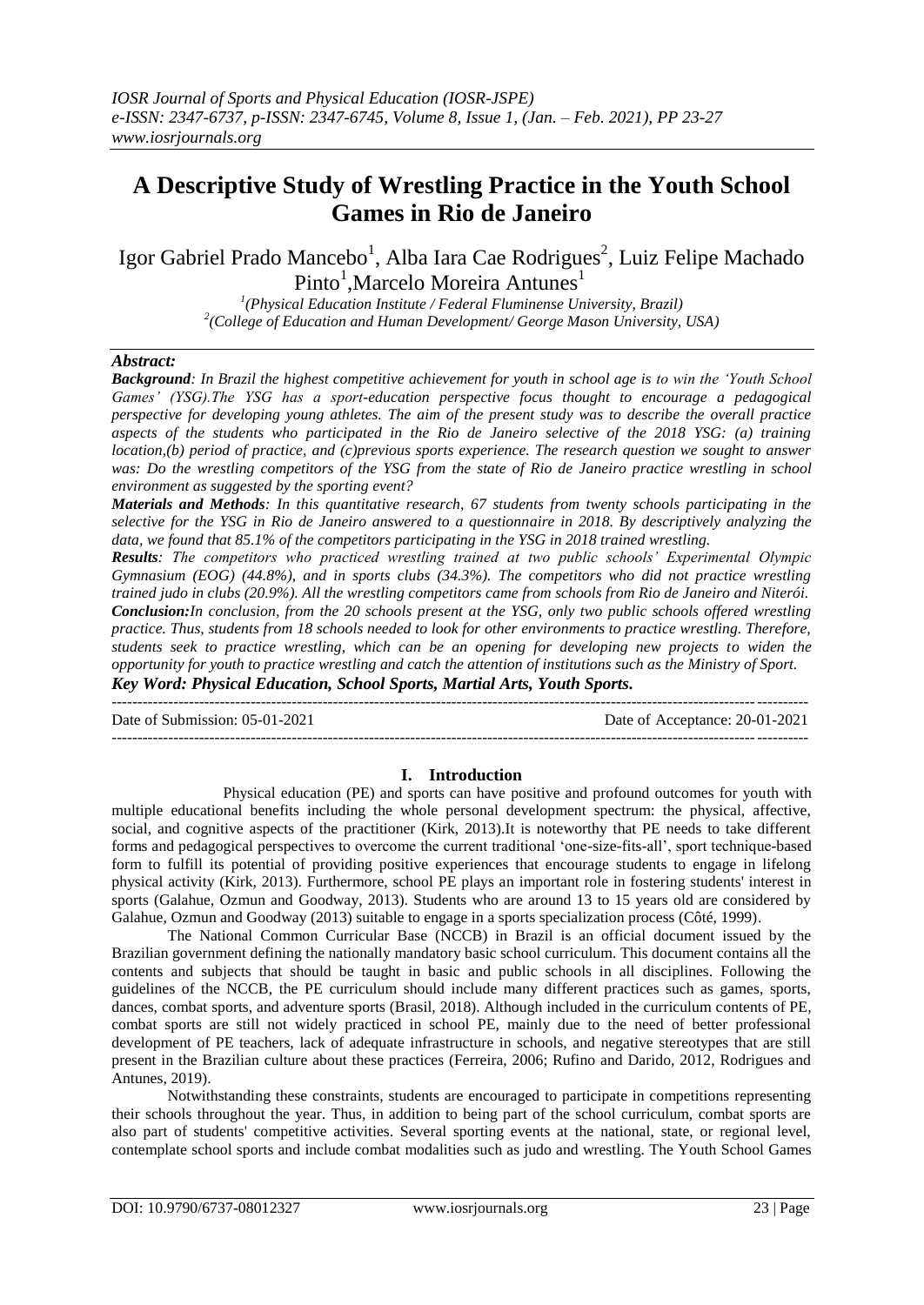(YSG) is a nationwide championship and it is the most important event in the school competition circuit in Brazil. It is, therefore, the event that most students look forward to engaging in.

In 2005, the 'Youth School Games' (YSG) was developed by the Brazilian Olympic Committee (COB) to encourage sport participation in schools in the entire country. COB aimed to improve future Olympic performances. According to the program's website (COB, 2018) YSG are the biggest student competition in Brazil. The students who participate in the games go through municipal and state selective competitions. More than two million students aged 12 to 17 years old, representing 40 thousand schools from 3,950 municipalities and 26 states participate in the YSG every year. According to the competition website, this movement helped to develop Olympic athletes such as Sarah Menezes and Mayra Aguiar, both Judo Olympic champions. Wrestling is one of the sports represented in the YSG, thus it should be offered for students practice in the schools who compete in this championship. Wrestling is an individual sport marked by a long and rich history, with its Olympic form going back to ancient Greece (Jarman and Hanley, 1983, Poliakoff, 1987). Its technical characteristic includes grabbing actions, unbalancing and launching the opponent to the ground, and keeping the opponent's back on the ground in submission (Jarman and Hanley, 1983).

The aim of the present research is to describe the practice context of the students competing wrestling at the Rio de Janeiro YSG selective in 2018. The aspects we investigated referred to the training location, duration of student's wrestling practice, and their previous sports experience. Furthermore, the research question we sought to answer was: Do the wrestling competitors of the YSG from the state of Rio de Janeiro practice wrestling in the school environment as suggested by the sporting event? To tackle this question, we inquired all students who competed wrestling in the 2018 Rio de Janeiro state selective of the YSG. We believe that the findings of this research can favor reflections on the growing interest of youth in Rio de Janeiro towards wrestling, to encourage the development of new sport programs in the school environment and raise the interest of PE teachers to include combat sports in their classes, awakening new research on wrestling and combat sports to improve pedagogical practice for youth in sports and PE.

# **II. Material And Methods**

### **Context**

Rio de Janeiro state (RJ) is located in southeastern Brazil with an estimated population of 17.264.943 in 2019. Composed of 92 cities, among them those of residence of the study volunteers (Rio de Janeiro and Niterói). The age group 6 to14 years old correspond to 12.4% of the population in the city of Rio de Janeiro, and10.8% in the city of Niterói. Youth 15 to 24 years old correspond to 15.4% and 14.7% of the population of the cities of Rio de Janeiro and Niterói respectively (IBGE, 2010).

The YSG was developed in 1969 and is managed by the Brazilian Olympic Committee. There is a competitive division for youth from 12 to 14 and another from 15 to 17 years old. Athletes are selected in regional and state competitions to participate in the official national YSG (Arantes *et al.*, 2012; COB, 2020). According to Arantes *et al*. (2012) the objectives of the YSG are educational and important to reveal sports talents. In its inception in 1969 there were five sports played by 315 athletes, whereas today more than 4500 athletes compete in 14 different sports, namely athletics, badminton, chess, basketball, cycling, futsal, rhythmic gymnastics, handball, judo, swimming, table tennis, volleyball, beach volleyball and wrestling (Arantes *et al.*, 2012; COB, 2020).

### **Participants**

All 67 students who competed wrestling in the Rio de Janeiro selective for the 2018 YSG participated in this study. With  $13.8 \pm 1.42$  average age the athletes represented 20 educational institutions from the cities Rio de Janeiro and Niteroi (RJ). Two of the participating schools were private and had 14 participating students, where as 18 were public schools bringing 53 students.

### **Procedures**

All participants volunteered to participate in this research. The legal guardians of the youth authorized their participation and signed a consent form before the surveys were competed. The first author was responsible for collecting the data during the competition day. The researcher contacted the wrestling competitors and their legal guardians to explain the procedures and objective of the study. After all questions were answered by the researcher, the volunteering students and their legal guardians who agreed to proceed answered a ten-question survey that took around five minutes to be completed.

### **Instruments**

The research was carried out through the Survey method (Freitas *et al*., 2000). The survey was selfapplicable, and the participants answered using pencil and paper. The survey had ten structured questions, the first six related to demographics (age, gender, weight, height, school name, and city),the following four referred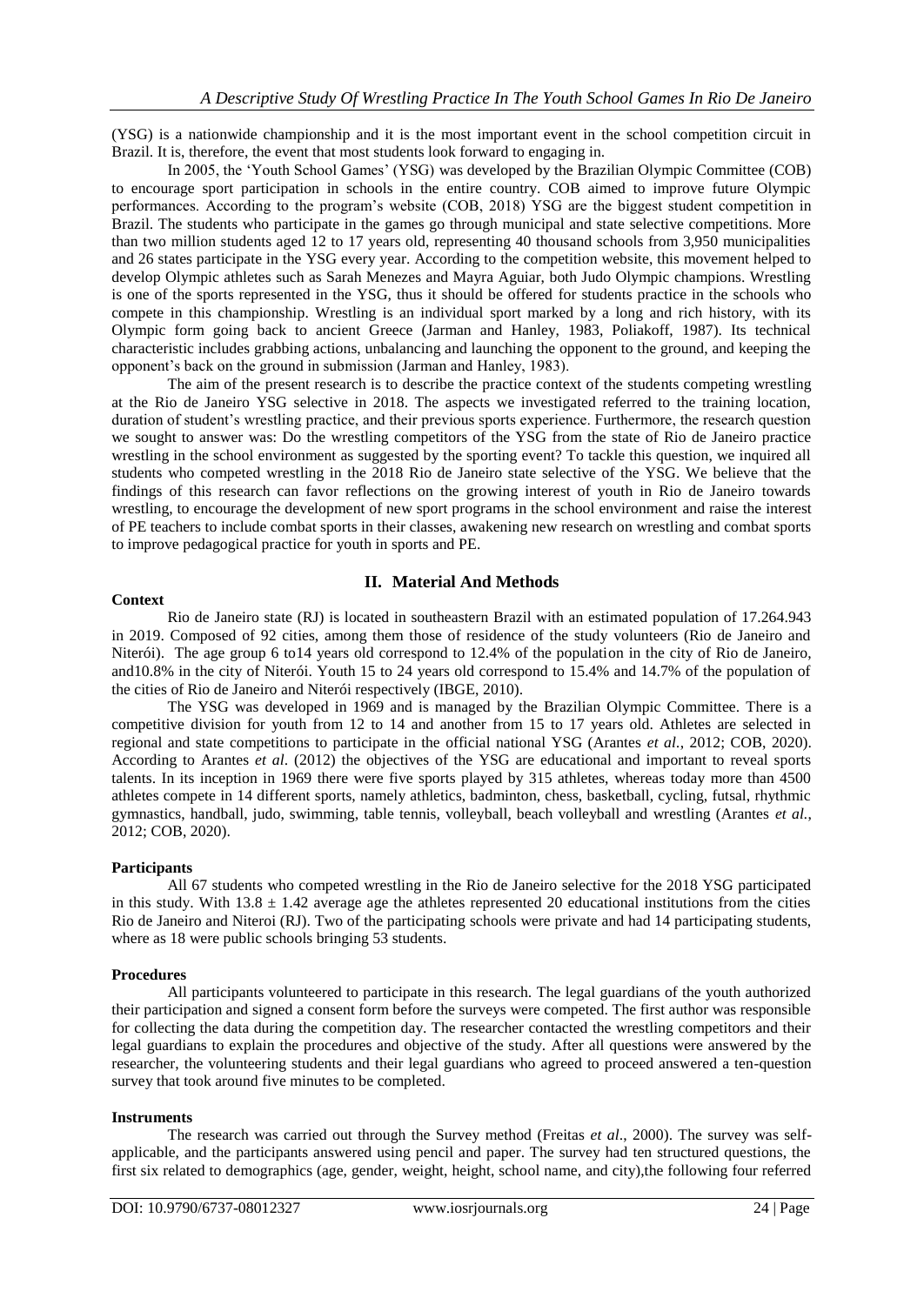to (i) where the students had their first contact with wrestling; (ii) where the students currently practiced wrestling; (iii) the students' practice frequency; and (iv) what other sports the students practiced besides wrestling.

### **Analysis**

The authors used Microsoft Excel<sup>®</sup> version 2011 to analyze the data through descriptive statistics. The data were presented by number of participants and corresponding gender, age, the distinction between enrolled in public or private schools, as well as their previous experience in wrestling, other combat sports, and sports in general. The data described by percentage aimed to draw comparisons between the results of that specific aspect with the whole group.

## **III. Result**

Table 1 brings an overview of the places where the students competing wresting trained. Not all participants who competed wrestlingat the 2018 Rio de Janeiro state selective of the YSG practiced this sport. We found that 57 (85.1%) of the competitors actually trained wrestling, while the other ten (14.9%) trained judo at sports clubs. Judo is a sport with some similarities to wrestling. The students who trained wrestling at public schools came from two Olympic Experimental Gymnasiums (OEG). These students represented 30 (44.8%) of the total of wrestling competitors. The other 23 (34.3%) students from public schools, trained wrestling in sport clubs in their home city. The four (6.0%) athletes representing the private schools also trained in sport clubs.

**Table1.** Overall training sites of the students who competed wrestling at the 2018 Rio de Janeiro YSG selective

|                                    | Public-school participants | Private-school<br>participants |
|------------------------------------|----------------------------|--------------------------------|
| Total students who train wrestling | 53                         | 4                              |
| Students who train in sport clubs  | 23                         | 4                              |
| Students who train in school       | 30                         | $\Omega$                       |

Source: research data

We found that 42 (62.7%) students trained other sports. This data is presented in Table 2. Some students trained combat sports with similar characteristics to wrestling, such as Brazilian Jiu-jitsu 3 (4.5%) and Judo 22 (32.8%). The students also practiced other sports, as follows: 6 athletics practitioners (8.9%), 3 Chess (4.5%), 2 Handball (3.0%), 2 Basketball (3.0%), 2 Swimming (3.0%), 1 Volleyball (1.5%), and 1 table tennis 1 (1.5%).

| Table 2. Sports besides wrestling practiced by the students. |  |  |  |  |  |  |
|--------------------------------------------------------------|--|--|--|--|--|--|
|--------------------------------------------------------------|--|--|--|--|--|--|

| Only wrestling      | 25 (37.3%) |
|---------------------|------------|
| Judo                | 22 (32.8%) |
| Athletics           | $6(8.9\%)$ |
| Brazilian Jiu Jitsu | 3(4.5%)    |
| Chess               | 3(4.5%)    |
| Handball            | $2(3.0\%)$ |
| <b>Basketball</b>   | $2(3.0\%)$ |
| Swimming            | $2(3.0\%)$ |
| Volleyball          | $1(1.5\%)$ |
| Table tennis        | $1(1.5\%)$ |

Source: research data

### **IV. Discussion**

The purpose of this study was to check the practice context of the students competing wrestling at the 2018 Rio de Janeiro YSG selective. While wrestling is a widespread Olympic sport in the United States and Europe, itis not at all popular in Brazil, especially in educational institutions. We believe that positive sport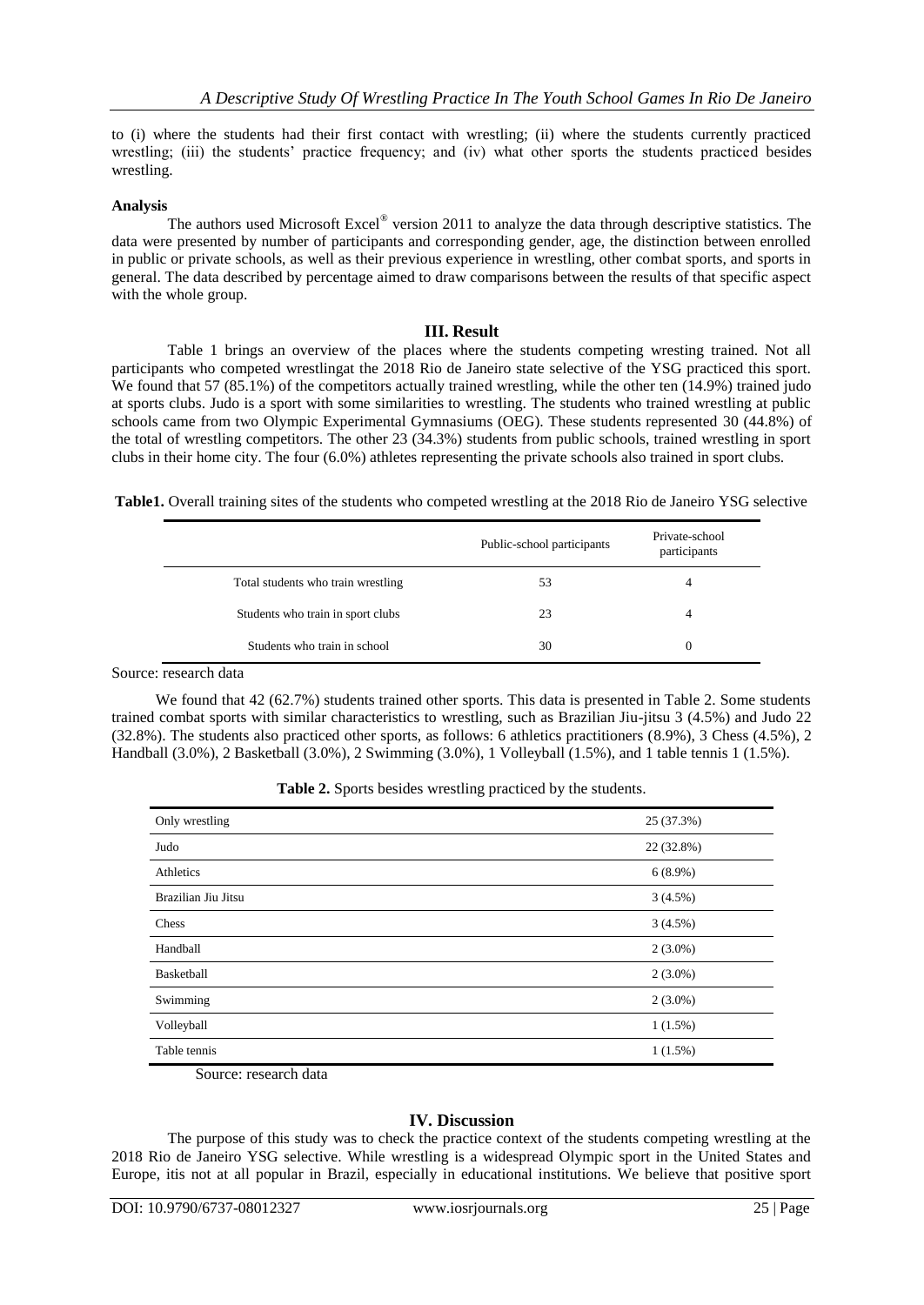experiences can motivate youth students to engage in a physically active lifestyle (Côté, 1999, Kirk, 2013). The participants of this study were in average 13 years old, what is indicated by Côté (1999) and Galahue, Ozmun and Goodway (2013) as the beginning of the sports specialization phase. The specialization phase can also be represented in this study by the high incidence of students who practice other combat sports of projection and submission type, such as Brazilian jiu-jitsu and judo, that are somewhat similar to wrestling. Thus, the engagement in similar sports can be understood as students' motivation to specialize in certain types of sports, what can soon result in the choice for one specific modality (Côté, 1999).

Only two of the 20 studied schools offered wrestling practice. This can indicate lack of tradition of wrestling in Brazil, lack of wrestling projects or professional development for PE teachers that can enhance the possibilities to teach combat as a content in their classes. Hence, there are still disagreements regarding the training process, age groups, and development methods for young athletes engagement, this is reflected by the lack of an organized national model for this purpose (Oliveira, 2017). In this research, we found that wrestling is not promoted in extracurricular projects in schools, even though it is an Olympic sport and part of the YSG. Only two schools offered wrestling practice for youth, this represents the current panorama of this sport in schools in Rio de Janeiro. Thus, schools and coaches use their students' sports experiences in environments outside of schools, such as sport clubs and, in some cases, with combat sports similar to wrestling.

The YSG aims to encourage teachers to promote positive sporting activities to youth in the school environment. We understand that recruiting students who are athletic to represent their schools without offering the students the opportunity to engage in sports in the school environment does not fulfill the YSG main objective. PE and after-school programs should promote a safe and equitable environment for students to empower themselves and transform their barriers to engage in a physically active lifestyle (Oliver and Kirk, 2016, Tischler and McCaughtry, 2011). Furthermore, we believe that selecting the athletic students that in most part practice sports outside of school to participate in championships that represent the school promotes the school without accountability or responsibility on the students' sport education. Furthermore, this selection process promotes competitiveness that values only the athletic students undermining the sport experiences and engagement of the less skilled students, promoting negative experiences (Tischler and McCaughtry, 2011), and a segregated learning environment (Haegele and Sutherland, 2015).

The findings of this study suggest that wrestling is not being developed widely, or at least in an organized way, in public and private schools. However, wrestling is offered in other spaces such as sport clubs. We believe that new research should be conducted in other sports to verify youths' sport participation in schools. With this, new pedagogical practices may be encouraged in PE and in after-school sports programs with governmental institutions assistantship.

### **V. Conclusion**

This study described the practice of Wrestling at the 2018 Rio de Janeiro YSG state selective. We found that many of the students who compete wrestling at the state level in Rio de Janeiro do not have the opportunity to practice this sport in school and some do not even practice wrestling. These findings can mean that there is a lack of management or interest in promoting the practice of sports that are not culturally widespread in Brazil, especially in the school environment. Future studies could research students practice in other sports in school or wrestling in other states of Brazil.

#### **VI. Limitations**

This study brings a local analysis of the practice of wrestling in youth competitions. The participants came from two large cities in the state close to the investigated championship. Thus, it may not be representative of other competition contexts or places. The absence of participation of other students in the championship is consistent with the lack of support and national structure for sports in schools (Gervásio Neto, 2017). However, although Rio de Janeiro is one of the most populous states in Brazil, further studies are suggested in other states and at the national level.

#### **References**

- [1]. Brasil. (2001). *Lei n° 10.264de 16 de julho de 2001*. Publicado no D.O.U. em 17/07/2001. Available in: [http://www.planalto.gov.br/ccivil\\_03/LEIS/LEIS\\_2001/L10264.htm](http://www.planalto.gov.br/ccivil_03/LEIS/LEIS_2001/L10264.htm)
- [2]. Brasil. (2018). *Base Nacional Comum Curricular*. Ministério da Educação, Brasília, DF: MEC. Available in: [http://basenacionalcomum.mec.gov.br/images/BNCC\\_EI\\_EF\\_110518\\_versaofinal\\_site.pdf](http://basenacionalcomum.mec.gov.br/images/BNCC_EI_EF_110518_versaofinal_site.pdf)
- [3]. Barroso, A. L. R. and Darido, S. C. (2006). Escola, Educação física e Esporte Possibilidades Pedagógicas. *Revista Brasileira de Educação Física, Esporte, Lazer e Dança*. São Paulo, 1(4), pp.101-114.
- [4]. Comitê Olímpico Brasileiro (COB). [Website]. (2018).*Jogos Escolares da Juventude*. Available in: [https://www.cob.org.br/pt/jogos-escolares/o-evento.](https://www.cob.org.br/pt/jogos-escolares/o-evento)
- [5]. Correia, W. R. and Franchini, E. (2010). Produção acadêmica em luta, artes marciais e esportes de combate. *Motriz*, Rio Claro, 16(1), pp. 01-09. Available in: <http://www.periodicos.rc.biblioteca.unesp.br/index.php/motriz/article/view/2800> Acesso em: 12/04/2018.